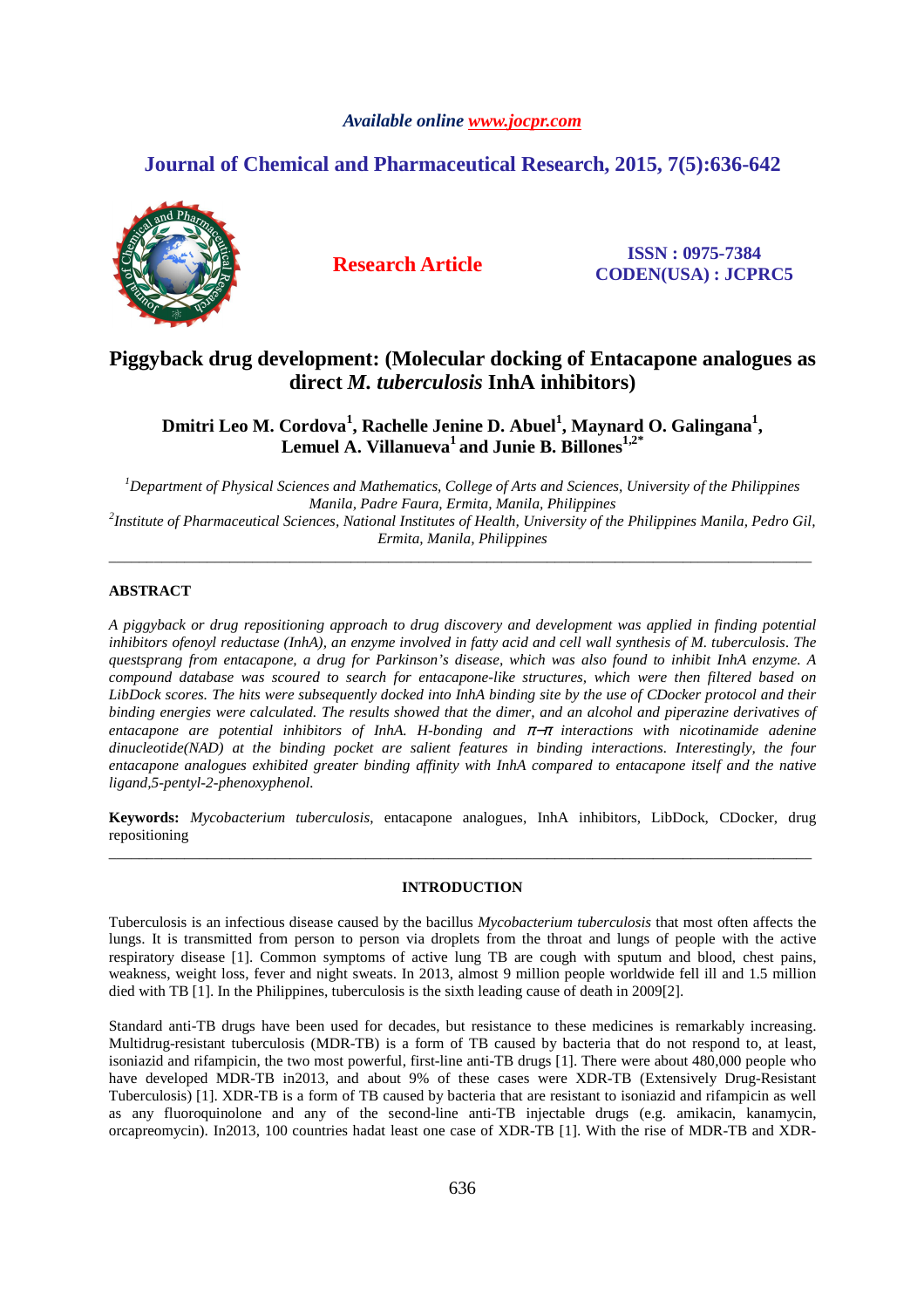TB, the increasing demand for new agents against tuberculosis calls for earnest research efforts on TB drug discovery.

*\_\_\_\_\_\_\_\_\_\_\_\_\_\_\_\_\_\_\_\_\_\_\_\_\_\_\_\_\_\_\_\_\_\_\_\_\_\_\_\_\_\_\_\_\_\_\_\_\_\_\_\_\_\_\_\_\_\_\_\_\_\_\_\_\_\_\_\_\_\_\_\_\_\_\_\_\_\_*

Drug discovery is an expensive and extensive endeavor. Nevertheless, computational techniques such as molecular docking, quantitative structure-activity relationship (QSAR), ADME (absorption, distribution, metabolism, excretion) measurements, and database screenings have been proven valuable in speedy discovery of new therapeutics [3]. Recently, the concept of label extension or the use of so-called off-label drugs, and 'piggyback' strategies are also gaining popularity. The label extension approach involves extending indications of an existing treatment to another disease [4, 5]. This is a fast-track approach that extensively reduces cost and time liabilities for drug development [6]. The 'piggyback' strategy, on the other hand, utilizes identified active compounds that have already been thoroughly evaluated as drugs or leads, as starting points in drug development [7]. This approach led to the identification of entacapone as possible lead in the development of new anti-TB compounds[8].

Entacapone was shown to inhibit the enol-acyl carrier protein reductase or InhA enzyme, which is the target of the first line drugs: Isoniazid [9, 10] and Ethionamide [11]. Isoniazid is activated within the mycobacterial cell by the KatG catalase and the activated molecule suppresses the biosynthesis of mycolic acid, which makes up the cell wall, through the inhibition of InhA, a key enzyme of the type II fatty acid synthesis (FAS) system[12]. Most isoniazid resistance is mediated through mutations in KatG leading to the inability to activate the drug [13,14]. It is therefore, instructive to search for direct inhibitors of InhA to avoid much of the current resistance by bypassing the requirement for KatG activation.

Entacapone is a nitrocathecol drug that has been proven to directly inhibit the action of cathecol-Omethyltransferase (COMT) [15]. It has been widely used for the treatment of Parkinson's disease, which is a degenerative disease caused by the depletion of dopamine in the brain. Entacapone alters the pharmacokinetics of levodopa, an amino acid that can be converted to dopamine, by delaying its breakdown and making it available for dopamine conversion [16]. Interestingly, using chemical systems biology approach, Bourne and coworkers found that entacapone also potentially inhibits the *M. tuberculosis* InhA[8]. Indeed, they found experimentally that entacapone inhibited the growth of *M. tuberculosis* with a minimal inhibitory concentration (MIC<sub>99</sub>) of 260 µM, and the drug Comtan inhibited InhA activity by 47% atentacapone concentration of 80 µM. Having safe drug profile and inhibitory action against *M. tuberculosis*, entacapone could serve as potential lead for tuberculosis treatment [8].

In this study, we used entacapone as our starting material to find structurally related compounds that can also potentially inhibit InhA and could be pursued as leads in the development of new anti-TB compounds. ChemMine (chemmine.ucr.edu), a compound mining database, was screened for compounds based on the structure of entacapone. The resulting entacapone-like hits were docked into the InhA enzyme. The analogues with LibDock [17, 18] scores greater than that of entacapone were subsequently docked using CDocker [19] to obtain the binding energy, and determine the nature of ligand-target interactions. The high-affinity entacapone analogues identified in this study mayprovide access to a new class of antitubercular agents.

## **EXPERIMENTAL SECTION**

### *Structural Data for Docking*

The crystal data for *M. tuberculosis* InhA enzyme (PDB entry code: **2B36**) was downloaded from the RCSB Protein Data Bank (http://www.rcsb.org/pdb). ChemMine Similarity Comparisons tool (http://chemmine.ucr.edu/) was used in searching for entacapone analogues. The SMILES notation for entacapone was used as input in searching for similar structures from ChemMine database. The entacapone analogues were downloaded and saved as sdf files.

## *Preparation of Structures for Docking*

Molecular docking studies were performed using Discovery Studio (DS) 2.5 (Accelrys, Inc.). The enzyme structure waspreparedthrough removal of water molecules and restoration of missing hydrogen atoms. The pH of the enzyme was adjusted to 7. The docking sphere was positioned around the site where the bound inhibitor was located. The entacapone analogues were prepared by means of adding missing hydrogen atoms and optimizing the structure. The analogues, with Tanimoto coefficients [20, 21]greater than 0.90, were selected for molecular docking studies.

### *Molecular Docking*

Each entacapone analogue was docked into the InhA using the LibDock protocol in DS. For each ligand, the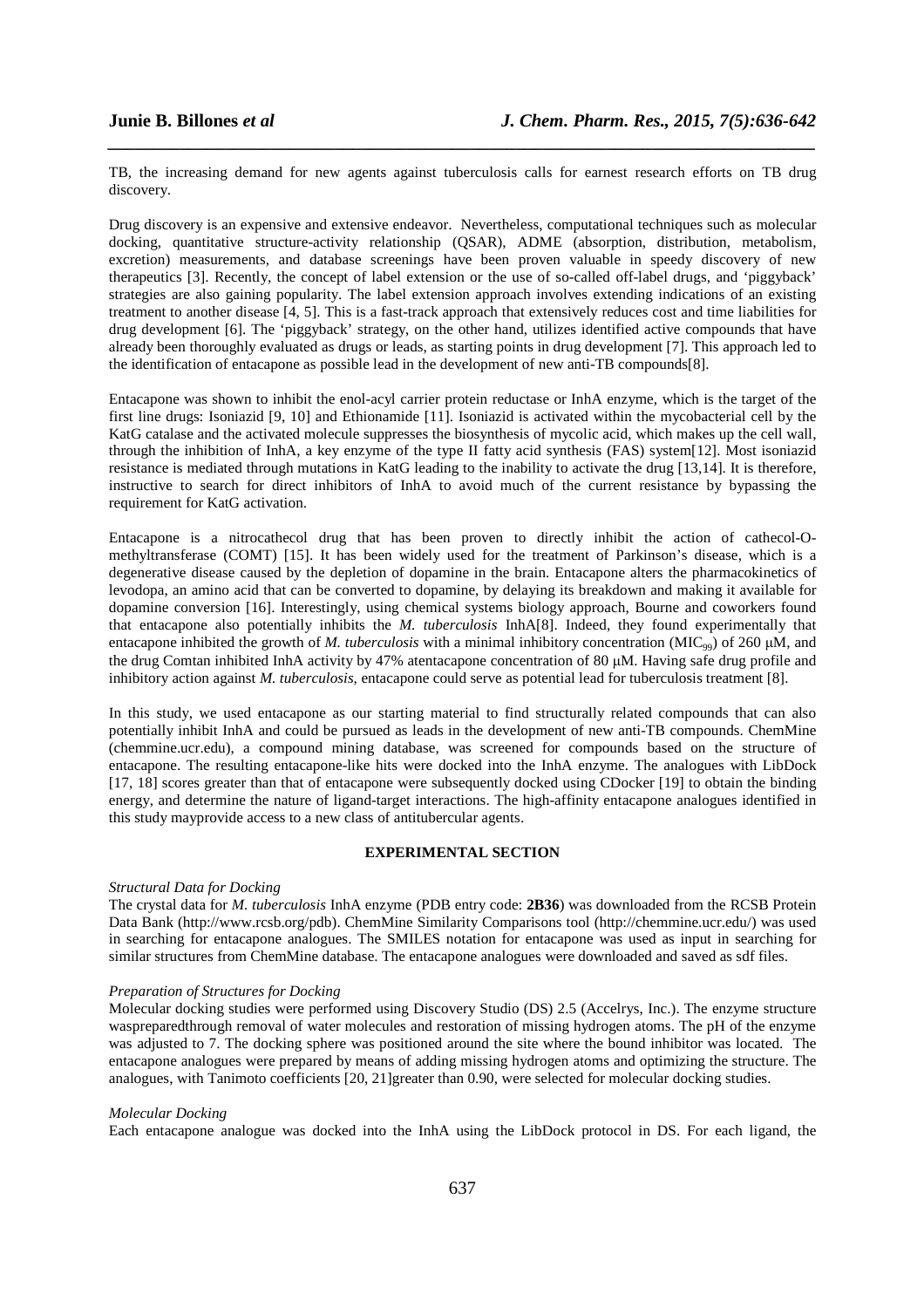LibDock score was recorded. The analogues that showed greater docking score than entacapone were subsequently docked to the enzyme using the CDocker protocol, which employs the CHARMm force field. The best pose for each ligand wasobtained as well as the corresponding binding energy.

*\_\_\_\_\_\_\_\_\_\_\_\_\_\_\_\_\_\_\_\_\_\_\_\_\_\_\_\_\_\_\_\_\_\_\_\_\_\_\_\_\_\_\_\_\_\_\_\_\_\_\_\_\_\_\_\_\_\_\_\_\_\_\_\_\_\_\_\_\_\_\_\_\_\_\_\_\_\_*

### **RESULTS AND DISCUSSION**

### *Search and Screening for Potential Inhibitors*

The promising bioactivity of entacapone against *M. tuberculosis* InhA [8] stimulates the search for structurally similar compounds with antitubercular activity. Accordingly, we looked for entacapone-like compounds from ChemMine database and evaluated the top hits for their binding ability with the InhA target. Specifically, the entacapone analogues were docked to InhA, initially using LibDock, and the docking score for each ligand was obtained. The LibDock score is a measure of the strength of binding between a receptor and a ligand, a higher score indicates stronger binding interaction between the two [17]. Examination of the LibDock data (Table 1) revealed that the scores for compounds  $1 - 4$  have exceeded that of entacapone and the bound ligand, 5-pentyl-2phenoxyphenol, signifying that these four entacapone analogues would bind with the InhA target more strongly than entacapone itself, even the native ligand.

**Table 1. Structure similarity and molecular docking data for 5-pentyl-2-phenoxyphenol, entacapone, and itsanalogues with** *M. tuberculosis* **InhA as drug target** 

| $\label{subeq:compound} \textbf{Compound}$ | Database ${\rm ID}$ | ${\bf Structure}$                                                                                                                                                     | <b>Tanimoto</b><br>Coefficient | LibDock<br>Score | <b>Binding Energy</b><br>(kcal/mol) |
|--------------------------------------------|---------------------|-----------------------------------------------------------------------------------------------------------------------------------------------------------------------|--------------------------------|------------------|-------------------------------------|
| $\mathbf{1}$                               | 4370591             | O <sub>H</sub><br>,OH<br>$O_2N$<br>$\mathbb{Z}^{\mathsf{N}}$<br>$\circ^2$<br><b>NH</b><br>NH.<br>$\gg^{\mathsf{N}}$<br>$\circ$<br><b>HO</b><br>HO.<br>NO <sub>2</sub> | $0.90\,$                       | 141.82           | $-98.43$                            |
| $\mathbf 2$                                | 18990394            | OH<br>$O_2N$<br>,OH<br>$\gg^{\mathsf{N}}$<br>$\circ^{\!\!\heartsuit}$<br>NH<br>HO <sup>'</sup>                                                                        | 0.93                           | 105.15           | $-91.44$                            |
| $\mathbf{3}$                               | 18990375            | OH<br>,OH<br>$O_2N$<br>$\mathcal{D}^N$<br>$\circ^{\!\!\heartsuit}$<br>N                                                                                               | 0.94                           | 109.26           | $-81.05$                            |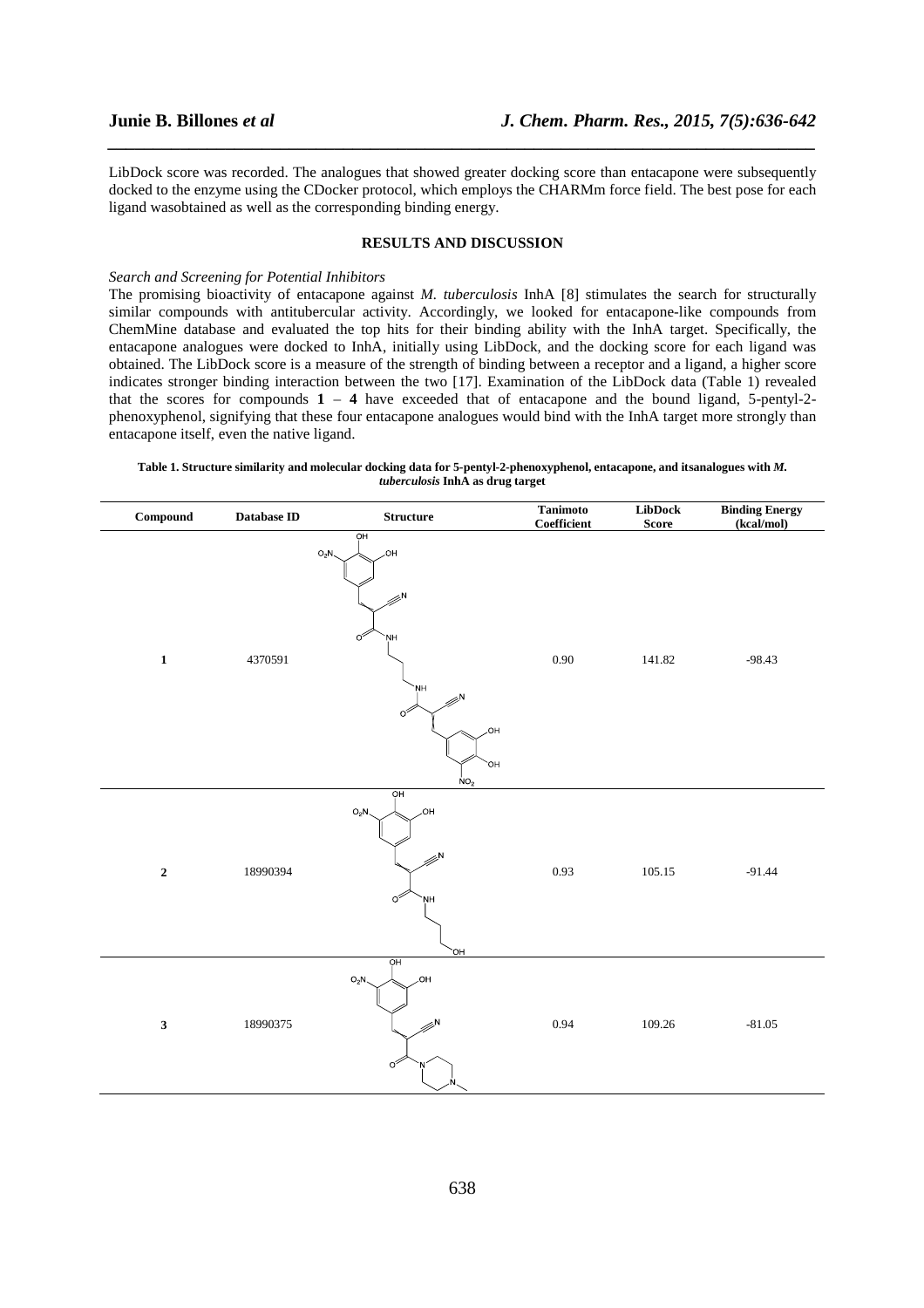

### *Molecular Docking of Top 4 Hits*

The top four compounds were then subjected to further docking studies using CDockerto obtain the binding energy. CDockeris a docking algorithm based on CHARMm force field. Molecular docking by CDocker was accomplished by the use soft-core potentials with an optional grid representation. CDocker employs molecular dynamics simulation to generate random ligand conformations. To each of the conformations, rigid-body rotations and translations were applied to obtain ligand poses [19]. Molecular dynamics-based simulated annealing was performed and the energy of the receptor/ligand complex was then minimized. Since CDocker utilizes soft-core potentials, it was able to cover the conformational space of small molecules and macromolecules making CDocker a widely used algorithm in various docking studies [22].

Table 1 also shows the binding energy for compounds **1** – **4** against InhA target. The binding energy is an important factor to consider in an enzyme-substrate interaction. It is the underlying principle that governs proximity, orientation effects, substrate strains, etc. that are thought to effect catalysis as well as enzyme inhibition [23]. A more negative binding energymeans more favorable binding interaction. As expected, the entacapone analogues with high LibDock scores also exhibited greater binding energies compared to that of entacapone.

The PDB file 2B36 used in this study provides the crystal data for InhA in complex with the bound inhibitor,5 pentyl-2-phenoxyphenol.This inhibitor forms hydrogen bonds with NAD coenzyme at the binding site of the enzyme. π-π interaction also exists between the NAD coenzyme and one of the aromatic rings of this compound. The binding energy for 5-pentyl-2-phenoxyphenol with InhAis -29.20 kcal/mol.

The three-dimensional (3D) interaction diagram **(**Figure 1**)** for the 2B36 enzyme-entacapone complex shows the spatial orientation of the inhibitor within the active site of the enzyme. The spatial orientation of entacapone (shown in pink) has also been compared to that of 5-pentyl-2-phenoxyphenol(shown in orange). It is worthy of note that entacapone and the native inhibitor both occupy the same region in the enzyme. Some parts of the two inhibitors are superimposed on each other, showing the degree of similarity of the binding of the two inhibitors to InhA enzyme. Like the nativelig and, entacapone participates in hydrogen bonding with NAD coenzyme. The hydroxyl moieties act as hydrogen bond donors. The NAD coenzyme also interacts with the aromatic ring of entacapone via  $\pi$ -π interactions. Interestingly, entacapone yielded a binding energy of -45.41 kcal/mol, which is better than that of the bound ligand. This is not surprising since entacapone has been demonstrated to inhibit *M. tuberculosis* as mentioned above [8].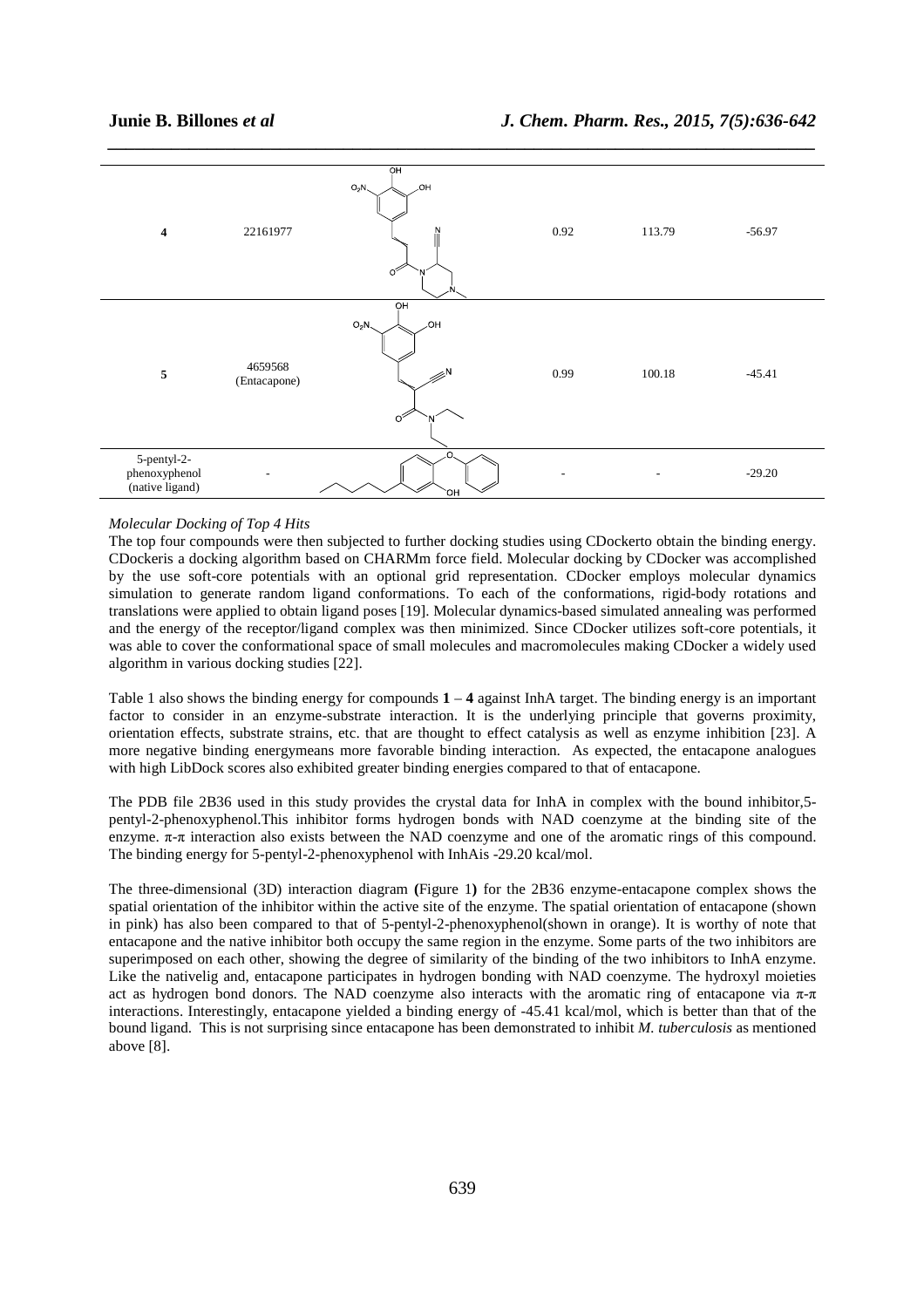

**Figure 1. 2D (top) and 3D (bottom) representations of Entacapone (4659568) docked onto InhA receptor. Entacapone (shown in pink) and the native ligand 5-pentyl-2-phenoxyphenol (shown in orange) are overlaid at the binding pocket of InhA (bottom)** 

The entacapone derivative Compound 4370591 or **1(**Figure 2**)** has the greatest (most negative) binding energy of - 98.43 kcal/mol. Compound **1** is a kind of dimer of entacapone. As seen from the 2D diagram, there is a strong π-π interaction between the nitro group of the ligand and PHE149. In addition, H-bonding also occurs between NAD301:H24 (donor) and 4370591:N15 (acceptor). Obviously, **1** interacts with much more residues at the binding site compared to the native ligand and entacapone, resulting in a stronger binding interaction with the InhA enzyme.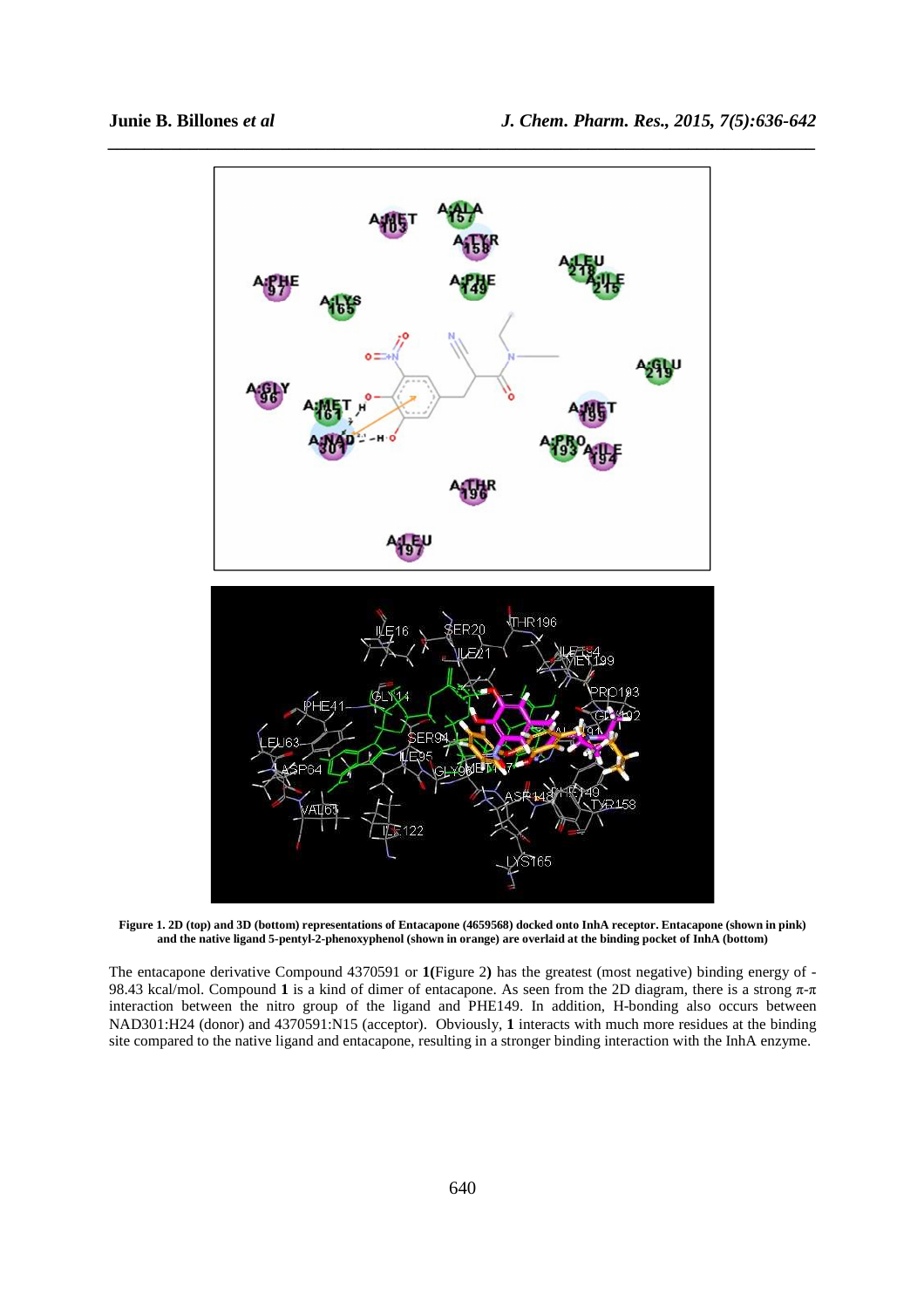

**Figure 2. 2D (top) and 3D (bottom) representations of Compound 4370591 or 1 docked onto InhA receptor. Compound 1 (shown in pink) and the native ligand 5-pentyl-2-phenoxyphenol (shown in orange) are overlaid at the binding pocket of InhA (bottom)** 

The second-rank compound, Compound 18990394 or **2**,is a piperazine derivative of entacapone. When overlaid to the native ligand, **2** forms considerable overlap with 5-pentyl-2-phenoxyphenol. They occupy the same space in the binding site. A number of H-bond interactions were noted with ligand **2** including those between hydrogens of the aromatic ring and NAD301, and between the oxygen of the nitro group and ALA198. π-π interaction is also formed between NAD301 and the aromatic ring of the ligand. These interactions contributed predominantly to the binding energy of -91.44 kcal/mol, a value that is much greater than that of the native ligand and entacapone.

The third high-affinity analogue of entacapone is Compound 18990375 or **3**, with a binding energy of -81.05 kcal/mol. Compound **3** is a hydroxyl derivative of entacapone. Similarly, **3** forms more interactions with InhA compared to the native ligand and entacapone. H-bond interaction was observed between the oxygen of the nitro group of the ligand and the MET199 residue. The ligand, through its aromatic ring, interacts with NAD301 at the binding site. Additional interactions with MET103, ILE215, and ALA198 also contributed to the more favorable binding energy. It is also noteworthy that upon superimposition, there is a significant overlap between the native ligand and **3** (not shown), indicating structural similarity and binding orientation.